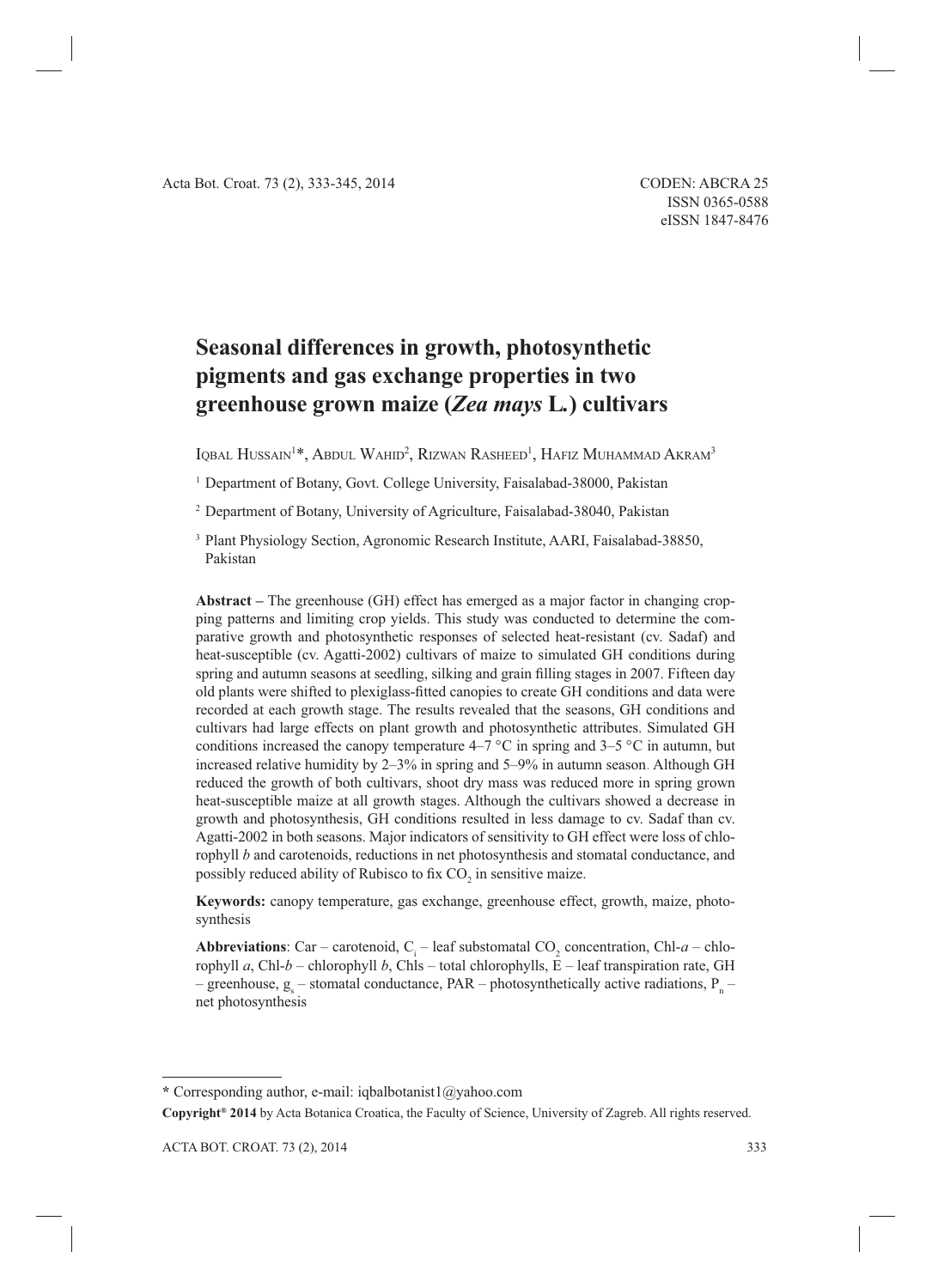# **Introduction**

The greenhouse (GH) effect on plants arising from the increased concentration of greenhouse gases and resulting in increased ambient temperature has emerged as a major growthlimiting factor for most crop plants. The GH effect results in increased canopy temperature that causes reduction of plant biomass (BLUM 1988, HUSSAIN et al. 2010). Heat stress directly alters photosynthetic acclimation and physiological processes and indirectly changes the pattern of development (MAHMOOD et al. 2012, ARBONA et al. 2013). In different studies, high temperature caused a decrease in growth, transpiration, respiration and photosynthesis and final economic yield (KARIM et al. 2000, STONE 2001).

Optimal photosynthesis has a fundamental importance for the carbon accumulation, growth and biomass production of different plant species. Sub-optimal growth conditions affect all the aspects of photosynthesis. High temperature significantly inhibits net photosynthesis  $(P_n)$  and stomatal conductance  $(g_s)$  in many plant species (CRAFTS-BRANDNER and SALVUCCI 2002, MORALES et al. 2003). The  $P_n$  in developed and nearly developed leaves was more sensitive than in developing leaves (KARIM et al. 1999). Photosynthetic apparatus is highly sensitive to high temperature and inhibited when the leaf temperature exceed 38 °C (CRAFTS-BRANDNER and SALVUCCI 2002). High temperature reduces the activation state of Rubisco, which is the most susceptible component of the photosynthetic apparatus in both  $C_3$  and  $C_4$  plants (Crafts-Brandner and Salvucci 2002, Salvucci and Crafts-Brandner 2004, LUO et al. 2011). Extensive studies have shown that both photosystems are damaged by increasing temperature during photosynthesis, thus leading to reduced photosynthetic efficiency (SZILVIA et al. 2005, Du et al. 2011).

Maize (*Zea mays* L.) is a C<sub>4</sub> plant and has a distinctive leaf anatomy and photosynthetic metabolism (TAIZ and ZEIGER 2010). Both photosynthesis and growth of  $C_4$  plants respond positively towards elevated ambient  $\text{CO}_2$  (GHANNOUM et al. 2000). The rate of leaf development and  $P_n$  in maize is at maximum near 31 to 34 °C (TOLLENAAR 1989, YAN and HUNT 1999, KIM et al. 2007) at ambient  $CO_2$ , but decreased at temperatures above 37 °C while complete inhibition occurred near 45 °C (CRAFTS-BRANDNER and SALVUCCI 2002). However, there are great intraspecific differences in maize for tolerance to ambient environmental changes.

In the era of climate change, the GH effect has attained major importance and thus led scientists to study precisely its influence on the photosynthetic properties of important crop species. To adapt to changes in the environment, plants have evolved a number of physiological and biochemical strategies. Leaf photosynthesis plays an important role in the adaptation of plants to changing environmental conditions, but this also depends upon the type of species and the growth stage. Limited reports have highlighted the specific growth and photosynthetic responses of plants to current and upcoming changes in the climatic conditions. The present study was undertaken to determine the changes in growth, pigment composition and gas exchange attributes of selected differentially heat-responsive maize cultivars grown in GH conditions.

### **Materials and methods**

#### **Source of maize seed, treatment and plant growth conditions**

Seeds of selected maize (*Zea mays* L.) cultivars Sadaf (heat-tolerant) and Agatti-2002 (heat-sensitive) were obtained from the Maize and Millets Research Institute (MMRI),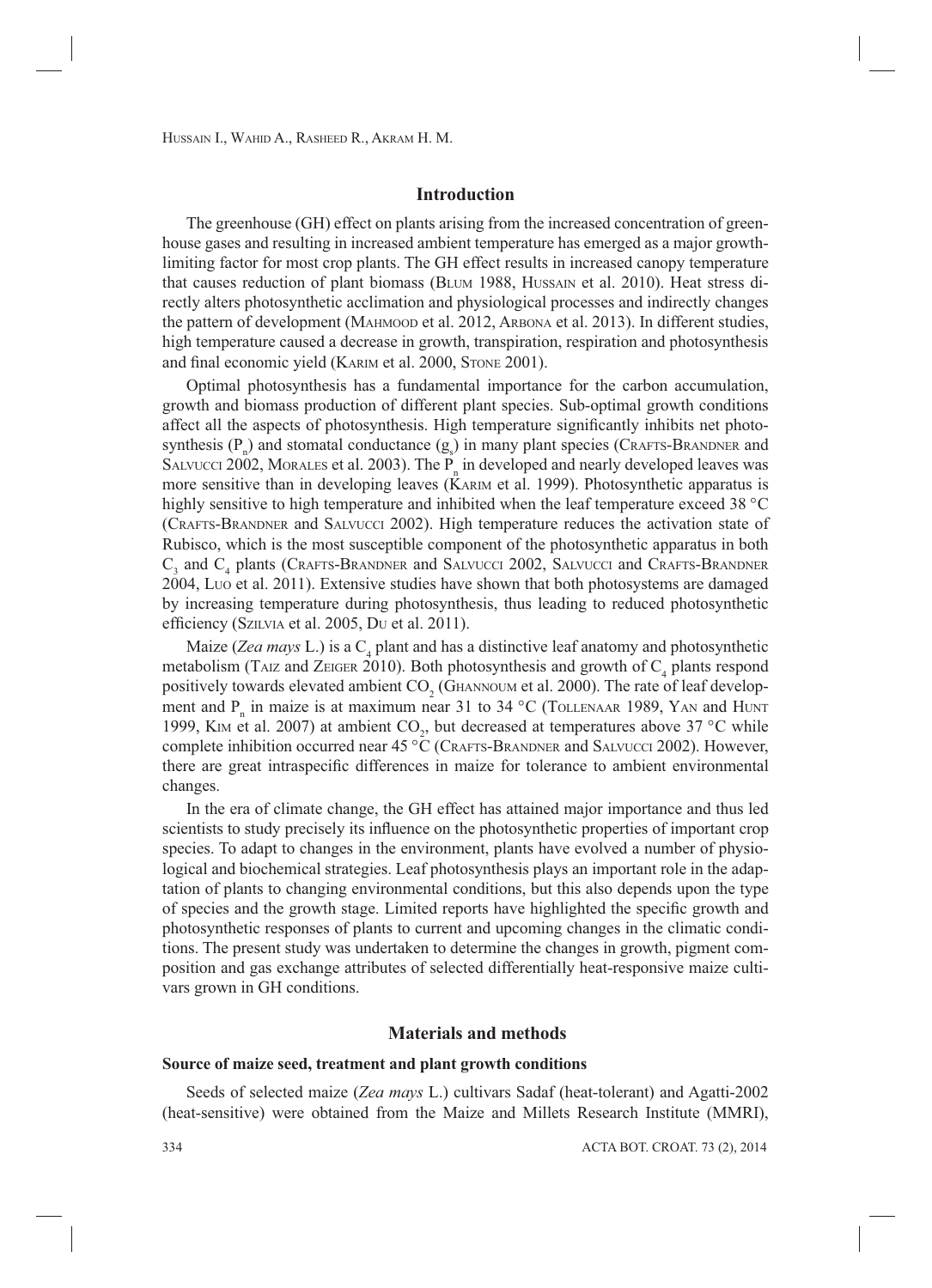Yousafwala, Sahiwal, Pakistan. The experiments were conducted in the wire-house of the Department of Botany, University of Agriculture, Faisalabad, Pakistan during the spring and autumn seasons of 2007. Seeds of both cultivars were grown in plastic pots, 30 cm high, 82 cm in circumference at the top and 70 cm at the bottom. A hole was made in the bottom for leaching during replacement of the soil solution. Each pot contained 13 kg of dry sand, which was washed thoroughly with tap water followed by distilled water before filling in the pots. Ten seeds of both cultivars were sown. After germination, the pots were given half strength nutrient solution (HOAGLAND and ARNON 1950) after four days in an amount to drain the previous solution. Five healthy and equal sized, three-day old seedlings were retained in each pot for making determinations at seedling, silking and grain filling stages. Greenhouse conditions were created by shifting the pots containing growing plants to the canopies that were placed in a wire-house at the above growth stages, whilst the control set was kept outside the canopies in a wire-house. The top of the wire- house was covered with polythene sheeting to produce the light transmission index of 75 to 80% in and outside the canopy. Moreover, by measuring PAR using an open system portable infrared gas analyzer (IRGA; LCA-4, Analytical Development Company, Hoddesdon, England), it was noticed that the plants inside and outside the canopy had PAR (400–700 nm) at the leaf surface in the range 1185–1204  $\mu$ mol m<sup>-2</sup> s<sup>-1</sup> between 10 and 11 am. The temperatures and relative humidity inside and outside the canopies were recorded in both the seasons just above the plant height (Fig. 1). The plants were kept inside the canopies for 20 days at each of the growth stages, and harvesting was done after 15 days of treatment application.



**Fig. 1.** Variation in the temperature and relative humidity inside and outside the plexiglass fitted canopy during an experiment in spring and autumn seasons in 2007.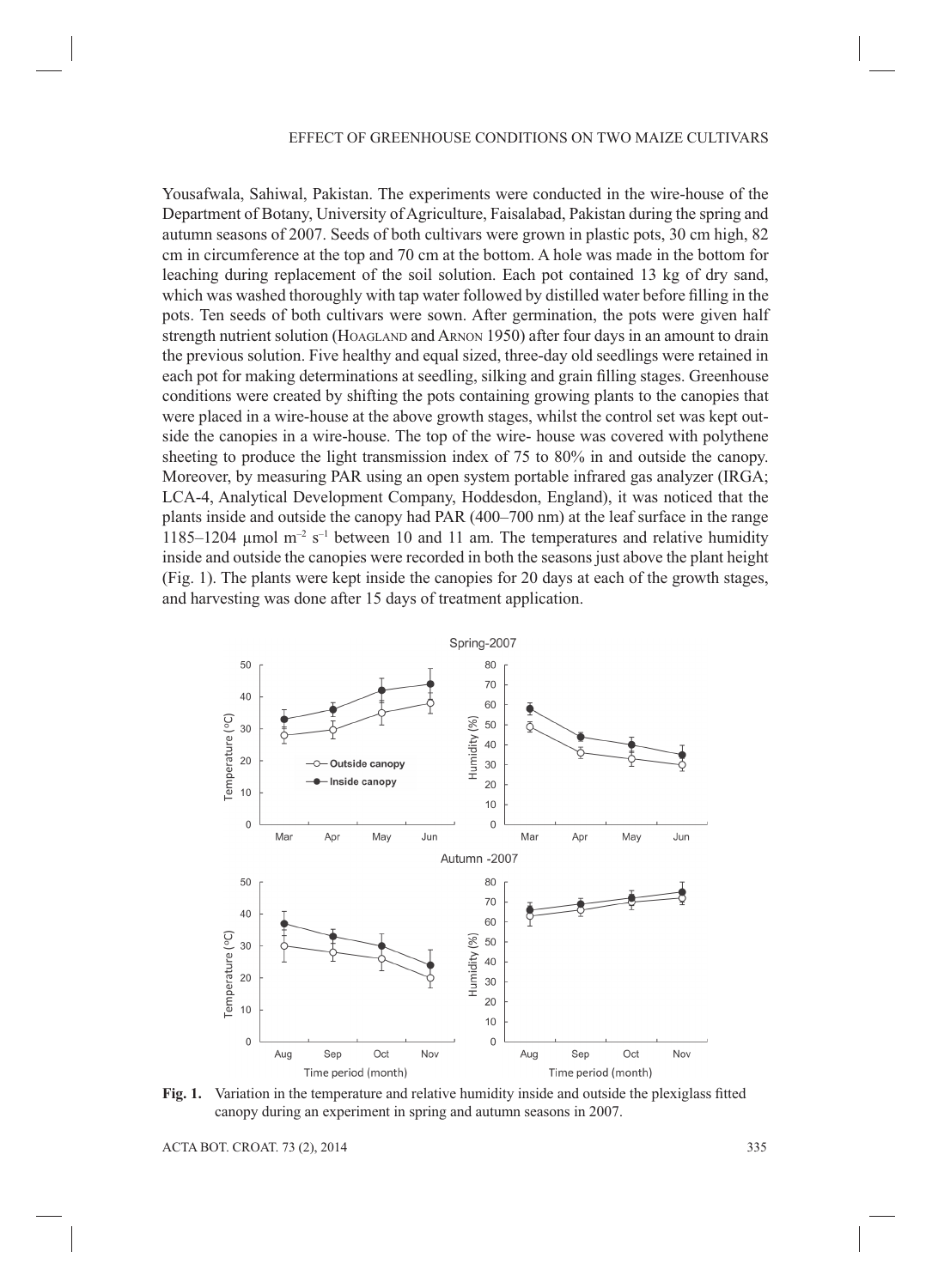For the determination of Chl-*a*, Chl-*b*, their total and total carotenoid (Car) contents, the third leaf  $(0.5 \text{ g})$  from the top was excised and homogenized with pestle and mortar in 80% acetone; volume was made up to 5 mL and filtered. The absorbance was measured at 480 nm for Car, and at 645 and 663 nm for Chl-*a* and Chl-*b,* respectively, using a spectrophotometer (Hitachi-U-2001, Japan). Chl-*a,* Chl-*b*, their total content and their Chl-*a:*Chl-*b* ratio were calculated as described by YOSHIDA et al. (1976), while Car were computed with the formula of DAVIES (1976).

Gas exchange characteristics were measured by IRGA of the third leaf (from the top) of each plant. Measurements were performed from 10:00 am to 11:00 am with the following leaf chamber adjustments: leaf surface area  $11.35 \text{ cm}^2$ , ambient  $CO_2$  concentration 357 umol mol<sup>-1</sup>, temperature of leaf chamber varied from 32.5 to 37 °C, leaf chamber gas flow rate 392.8 ml min<sup>-1</sup>, molar flow of air per unit leaf area 440 µmol m<sup>-2</sup> s<sup>-1</sup>, ambient pressure 99.6 kPa, water vapor pressure in to chamber ranged from 20.5 to 23.1 mbar, PAR (Q leaf) on leaf surface ranged from 975 to 1250 µmol  $m^{-2}$  s<sup>-1</sup>.

#### **Statistical analysis**

The experimental design was completely randomized with four replications per treatment. The presence or absence of significant differences between different factors at  $P =$ 0.05 was ascertained with analysis of variance (ANOVA). The means were compared to find significant differences among them using least significant difference. Computer software COSTAT (CoHort software, 2003, Monterey, California, USA) was used for all statistical analysis and MS-Excel was used to graphically present the data.

# **Results**

#### **Plant dry mass**

Data for changes in shoot dry weight indicated significant ( $P < 0.01$ ) difference in cultivars and growth stages during spring but not during autumn. However, for root dry weight, such an interaction was notable at silking and grain filling stages in spring only (Tab. 1). Shoot dry weight during spring was reduced at seedling stage in both cultivars, although cv. Sadaf indicated a lower reduction (10%) than cv. Agatti-2002 (39%) in GH conditions. At silking stage, cv. Sadaf showed an increase (5%) and cv. Agatti-2002 a decrease (36%) in shoot dry weight. At grain filling stage, shoot dry weight was reduced in both cultivars, but this reduction was lower (3%) in cv. Sadaf than in cv. Agatti-2002 (30%). In autumn, although the trend of changes in shoot dry weight was similar to that observed during spring, except at the grain filling stage when cv. Sadaf indicated an increase while cv. Agatti-2002 showed a decrease in shoot dry weight under GH conditions. Root dry weight declined in both cultivars although the reduction was less  $(\sim 18\%)$  in cv. Sadaf than in cv. Agatti-2002  $(\sim26\%)$  during spring at the seedling stage. At silking and grain filling stages, cv. Sadaf showed an increase  $\sim$ 8 and 5%, respectively) and cv. Agatti-2002 a decrease (34 and 32%, respectively) in root dry weight. In autumn, there was a reduction of root dry weight in both cultivars but cv. Agatti-2002 suffered more than cv. Sadaf  $(\sim 22$  and 6%, respectively). At silking and grain filling stages, cv. Sadaf showed an increase  $(\sim 41$  and  $4\%$ , respectively) but cv. Agatti-2002 a decrease (~20 and 34%, respectively) in root dry weight.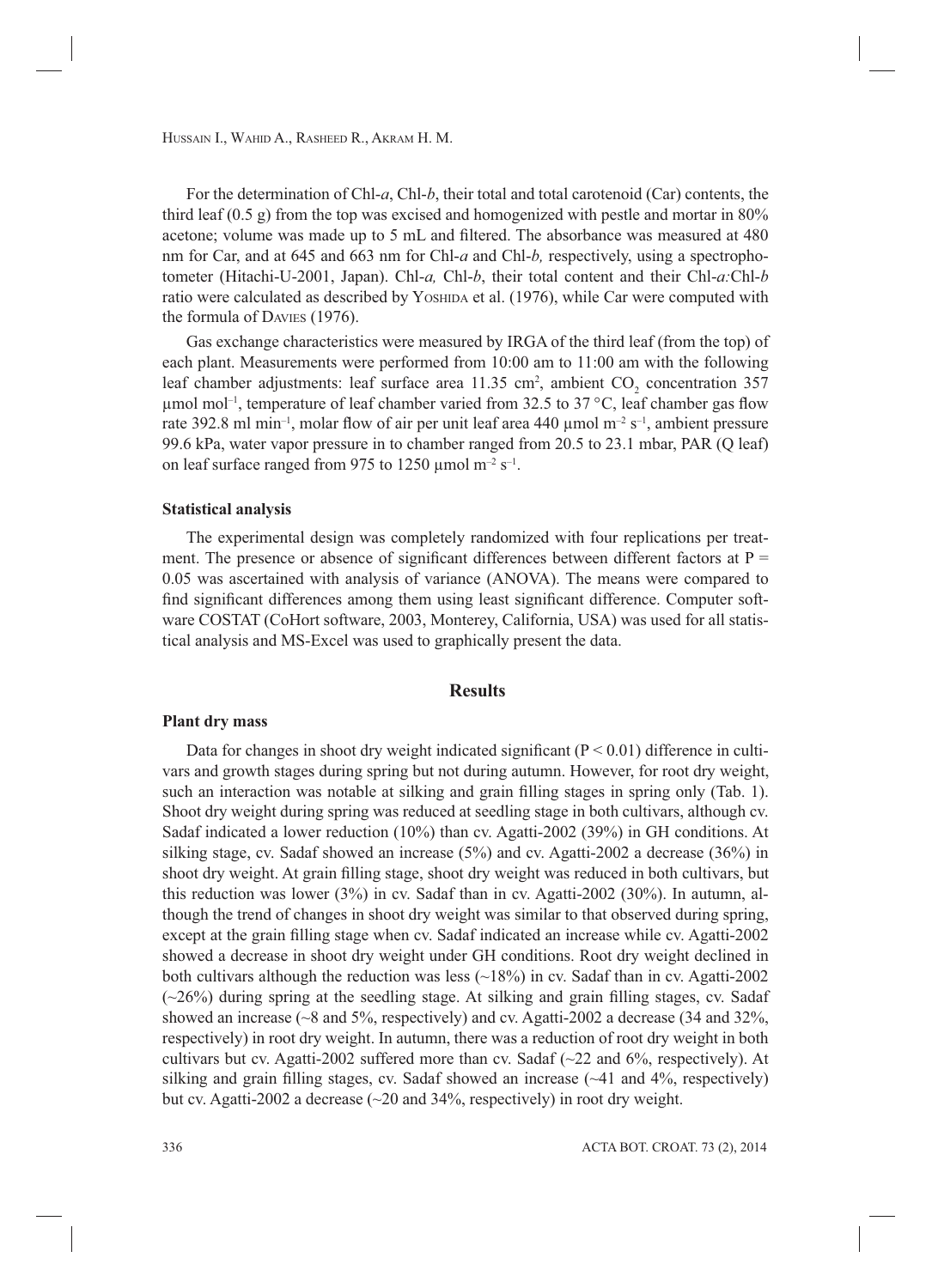| Seasons | Growth stages | Cultivars   | Shoot dry weight $(g)$ |                      | Root dry weight (g)    |                   |
|---------|---------------|-------------|------------------------|----------------------|------------------------|-------------------|
|         |               |             | Control                | Greenhouse           | Control                | Greenhouse        |
| Spring  | Seedling      | Sadaf       | 3.82 <sup>a</sup>      | 3.43 <sup>b</sup>    | $1.65^{\circ}$         | 1.36 <sup>a</sup> |
|         |               | Agatti-2002 | 3.02 <sup>c</sup>      | 1.84 <sup>d</sup>    | 1.89 <sup>a</sup>      | $1.40^{\rm a}$    |
|         | Silking       | Sadaf       | 17.52 <sup>a</sup>     | 18.44 <sup>a</sup>   | 3.82 <sup>a</sup>      | 4.12 <sup>a</sup> |
|         |               | Agatti-2002 | $15.85^{ab}$           | $10.12^{\circ}$      | 3.27 <sup>b</sup>      | $2.16^{\circ}$    |
|         | Grain filling | Sadaf       | 60.93a                 | 58.89ab              | $11.67$ <sup>abc</sup> | $12.24^{ab}$      |
|         |               | Agatti-2002 | $49.52^{bc}$           | $34.64$ <sup>d</sup> | $11.86$ <sup>abc</sup> | 8.06 <sup>c</sup> |
| Autumn  | Seedling      | Sadaf       | 4.90 <sup>a</sup>      | 4.09 <sup>a</sup>    | 1.80 <sup>a</sup>      | 1.69 <sup>a</sup> |
|         |               | Agatti-2002 | 3.18 <sup>a</sup>      | 3.03 <sup>a</sup>    | $1.84^a$               | $1.44^a$          |
|         | Silking       | Sadaf       | 13.84 <sup>b</sup>     | $15.52^{ab}$         | 3.24a                  | 4.57 <sup>a</sup> |
|         |               | Agatti-2002 | $13.05^{bc}$           | $12.83^{bc}$         | 2.88 <sup>a</sup>      | 2.63 <sup>a</sup> |
|         | Grain filling | Sadaf       | 50.02 <sup>b</sup>     | $51.40^{ab}$         | $12.90^{ab}$           | $13.44^a$         |
|         |               | Agatti-2002 | 55.90 <sup>a</sup>     | 39.50 <sup>cd</sup>  | 13.78 <sup>a</sup>     | $9.16^{bc}$       |

**Tab. 1.** Effect of greenhouse conditions on dry weight of maize plants grown during spring and autumn in 2007. The comparisons have been made of the cultivars separately for seasons and growth stages. The values sharing same letter differ non-significantly ( $P > 0.05$ ).

#### **Photosynthetic pigments**

The GH conditions differentially modulated the contents of photosynthetic pigments in both maize cultivars. In the case of Chl- $a$ , no significant ( $P > 0.05$ ) interaction of cultivars and growth conditions under the GH effect was noted at seedling stage in the spring season, at silking stage in both seasons and grain filling stage during autumn. The seedling stage data showed that cv. Sadaf showed no significant differences in both seasons, whilst cv. Agatti-2002 indicated a decline of  $\sim$ 7 and 21%, respectively in both of the seasons in GH conditions. At silking stage, Chl-*a* was not changed in cv. Sadaf but decreased ( $\sim$ 18%) in cv. Agatti-2002 during spring while it increased by 7 and 11% in both cv. Sadaf and cv. Agatti-2002 in autumn, respectively. At grain filling stage in spring, cv. Sadaf exhibited an increase (4%) but cv. Agatti-2002 a decrease (~14%) of Chl-*a*. However, the responses of the two cultivars were similar in autumn in GH conditions (Fig. 2).

Data for changes in Chl-*b* indicated no significant interaction ( $P > 0.05$ ) of cultivars and growth conditions at any growth stages under the GH effect. Data recorded at seedling stage indicated an increased Chl-*b* by cv. Sadaf  $(\sim 4\%)$  during spring and autumn seasons, but cv. Agatti-2002 showed a decreased Chl-*b* during spring (10%) but no change during autumn. At silking stage, Chl- $b$  increased in cv. Sadaf during spring  $(\sim 7\%)$  but declined in autumn  $(\sim)13\%$ ), whilst in cv. Agatti-2002 it declined in both seasons ( $\sim$ 16 and 47% in spring and autumn, respectively). At grain filling stage, Chl-b was reduced less in cv. Sadaf  $(\sim 11\%)$ than in cv. Agatti-2002 ( $\sim$ 21%) during spring. In autumn, Chl-*b* increased in cv. Sadaf  $(\sim)$  14%) but did not change in cv. Agatti-2002 in GH conditions (Fig. 2).

Data for leaf total Chls content showed no significant  $(P > 0.05)$  interaction of seasons and cultivars under prevailing GH conditions at any growth stage except during the spring at grain filling stage, when there was a significant ( $P < 0.01$ ) interaction for cv. Agatti-2002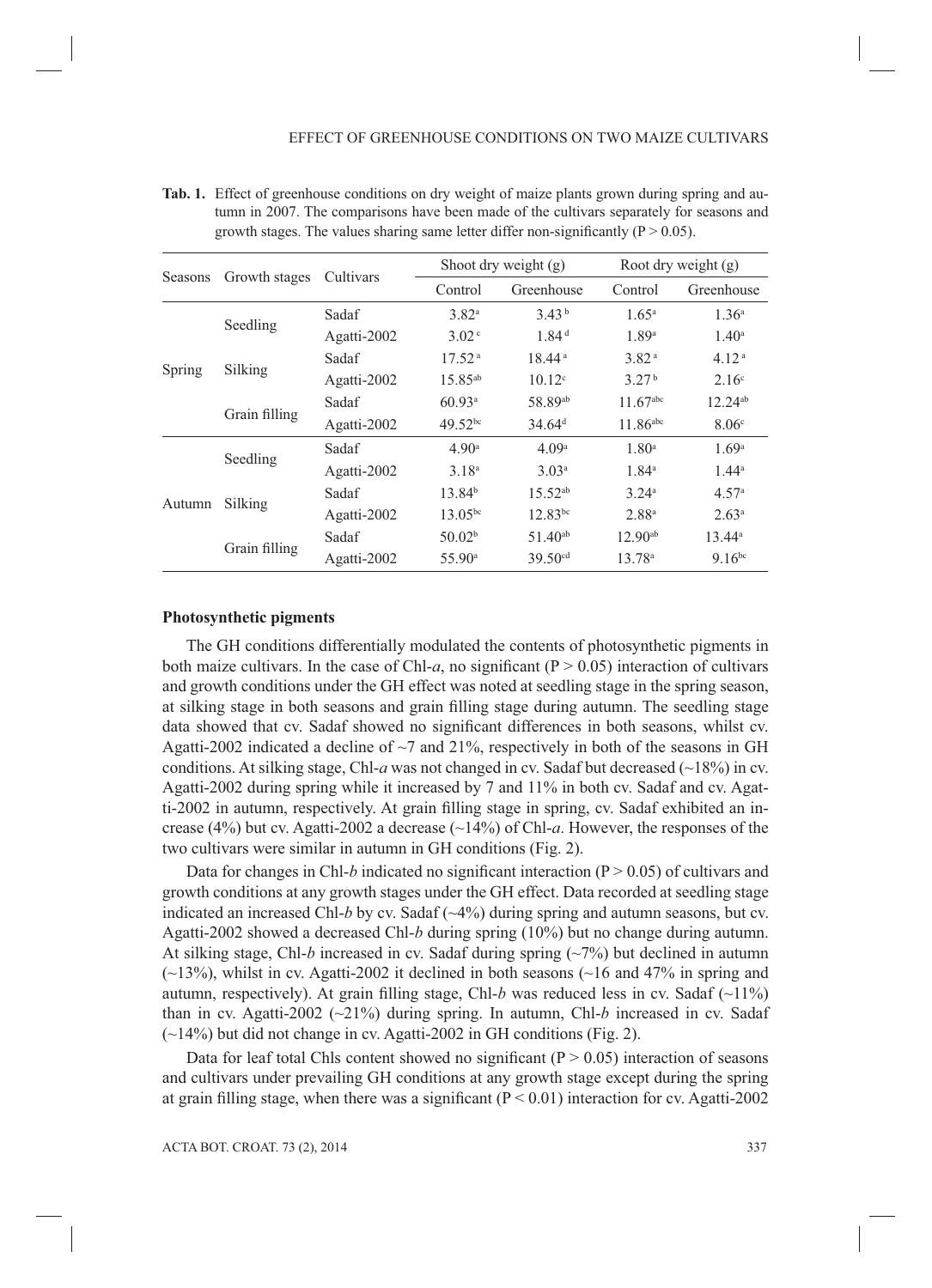

**Fig. 2.** Changes in photosynthetic pigments in the control and greenhouse grown plants of maize cultivars during spring and autumn seasons at three growth stages. The comparisons have been made of the cultivars separately for spring and autumn seasons, the data bars carrying same letter in a season differ non-significantly ( $P > 0.05$ ); FW – fresh weight.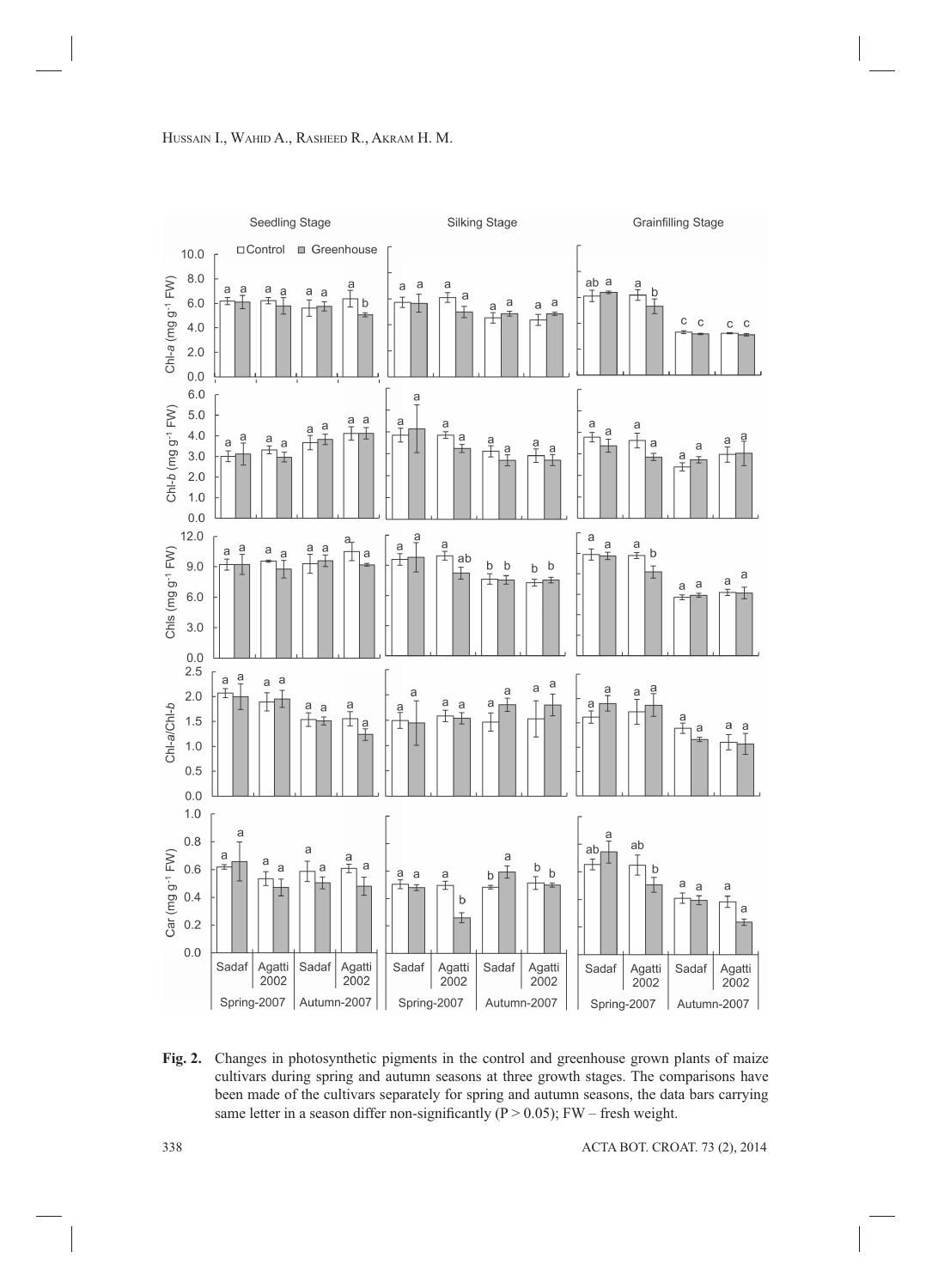cultivar. At seedling, silking and grain filling stages, cv. Sadaf showed similar amounts of total Chls in spring and autumn seasons, while cv. Agatti-2002 indicated a marked reduction in total Chls in autumn at seedling stage  $(\sim 13\%)$  and in spring at silking  $(\sim 17\%)$  and grain filling  $(\sim]16\%)$  stages under the GH effect (Fig. 2).

For Chl-*a/Chl-b* ratio, the interaction of cultivars and GH conditions were non-significant  $(P > 0.05)$  at both seasons and all the growth stages. At seedling stage, cv. Sadaf revealed a significant reduction in the Chl-*a*/Chl-*b* ratio during both seasons, while cv. Agatti-2002 exhibited an increased Chl-*a/*Chl-*b* ratio (~3%) in spring and declined (~21%) in autumn under GH effect. At silking stage, there was an insignificant reduction  $(\sim 3\%)$  in Chl $a$ /Chl-*b* in cv. Sadaf during spring, but an increase  $(\sim 23\%)$  during the autumn, while Agatti-2002 showed an insignificant reduction  $(\sim 3\%)$  in Chl- $a$ /Chl- $b$  ratio in spring and increased  $(\sim18\%)$  during autumn under GH effect. At grain filling stage, cv. Sadaf showed an increased (~17%) Chl-*a/*Chl-*b* ratio during spring, but a reduction (~16%) during autumn, while in cv. Agatti-2002, this ratio was insignificantly increased  $(\sim 8\%)$  in spring and declined  $(\sim 3\%)$  during autumn.

Leaf Car content was affected significantly in cv. Agatti-2002 at silking stage during spring due to the GH effect. The interaction of cultivars and GH conditions was not significant (P  $> 0.05$ ) at seedling stage during either season, it was significant (P  $< 0.01$ ) during both seasons at silking stage, while at the grain filling stage the cultivars and GH condition interactions were significant during spring and non-significant ( $P > 0.05$ ) during autumn. At seedling stage, cv. Sadaf indicated an increase  $(-6%)$  of the Car during spring, but a reduction ( $\sim$ 14%) during the autumn season, while cv. Agatti-2002 indicated a reduction of  $\sim$ 12% during spring and of  $\sim$ 21% in autumn under GH effect. At silking stage there was an insignificant reduction (~5%) in Car in cv. Sadaf during spring, but an increase (~23%) during autumn, while cv. Agatti-2002 showed a marked reduction  $(\sim 48\%)$  in Car in spring and an insignificant reduction  $(\sim 3\%)$  during autumn under GH effect. At grain filling stage, cv. Sadaf again exhibited an increase  $(\sim 14\%)$  of Car during spring but an insignificant reduction (~4%) during the autumn season, while in Agatti-2002 a marked reduction was noted during spring  $(\sim 22\%)$  and autumn  $(\sim 39\%)$  (Fig. 2).

## **Gas exchange parameters**

Leaf  $P_n$  was significantly affected due to the GH effect and the response of cultivars was different at different growth stages attained in both the seasons. For this attribute, the interaction of cultivars and GH conditions were significant ( $P < 0.05$ ) at seedling stage in both seasons. At the seedling stage in the spring season, leaf  $P_n$  decreased by ~28% in cv. Sadaf and showed a marked decline  $(\sim]37\%)$  in cv. Agatti-2002, while in autumn season there was a nominal reduction ( $\sim$  4%) in cv. Sadaf and a marked reduction ( $\sim$  21%) in cv. Agatti-2002. At silking and grain filling stages, although both the cultivars showed a reduction in  $P_{n}$ , a particularly significant reduction ( $\sim 60\%$  and  $\sim 57\%$ ) was noted in cv. Agatti-2002 under the GH effect in both seasons (Fig. 3).

For leaf transpiration rate (E), the interactions of cultivars and GH conditions were nonsignificant ( $P > 0.05$ ) at both of seasons and growth stages (seedling and silking) except for a significant ( $P < 0.05$ ) interaction of cultivars and GH conditions at grain filling stage. GH conditions did not have effect in spring-grown plants in any of the maize cultivars at seedling stage (Fig. 3). At silking stage in the spring, no specific reduction in  $E$  in any of the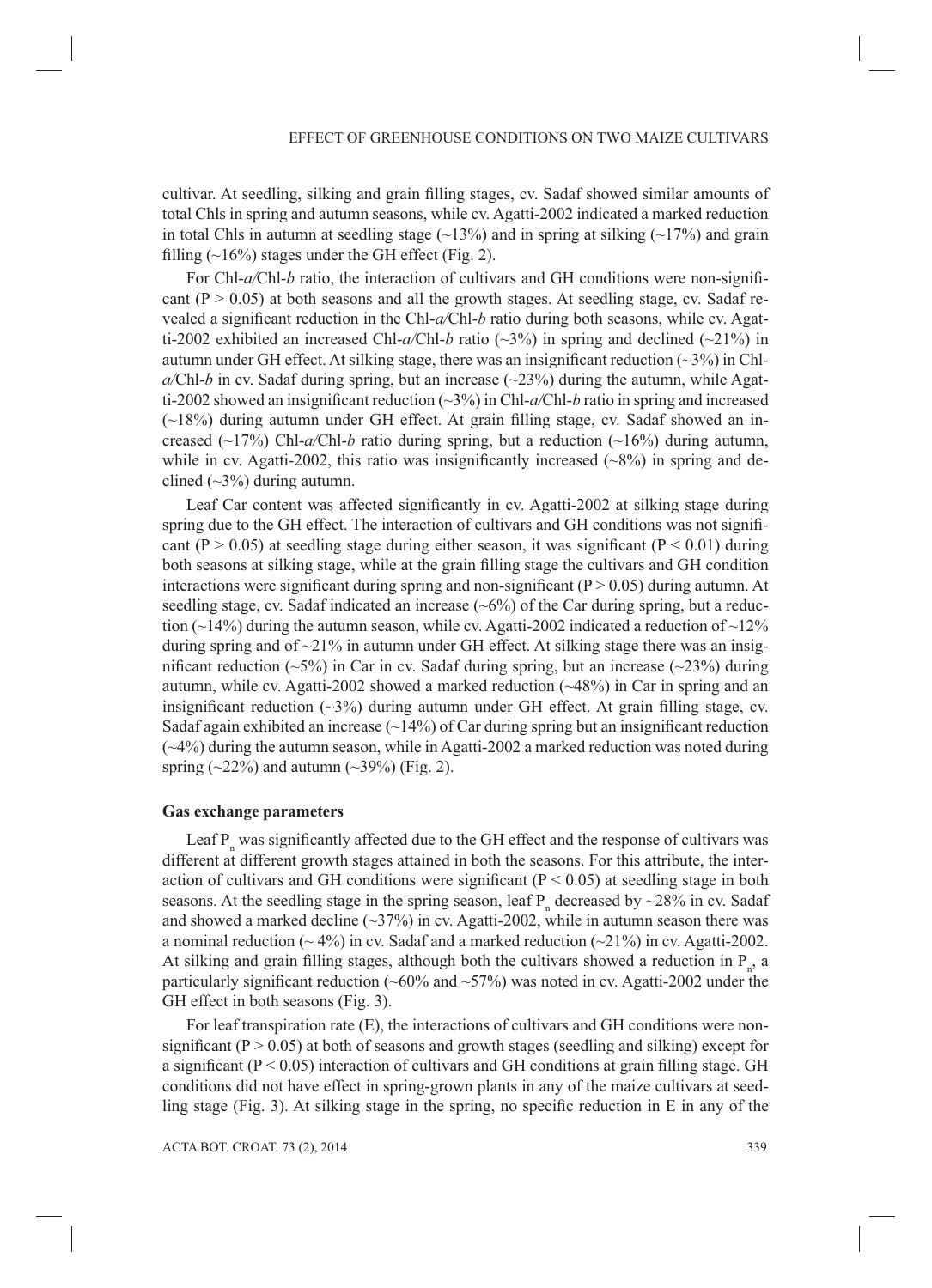

**Fig. 3.** Changes in gas exchange parameters of the control and greenhouse grown plants of maize cultivars during spring and autumn at three growth stages. The comparisons have been made of the cultivars separately for spring and autumn, the data bars carrying same letter in a season differ non-significantly ( $P > 0.05$ ).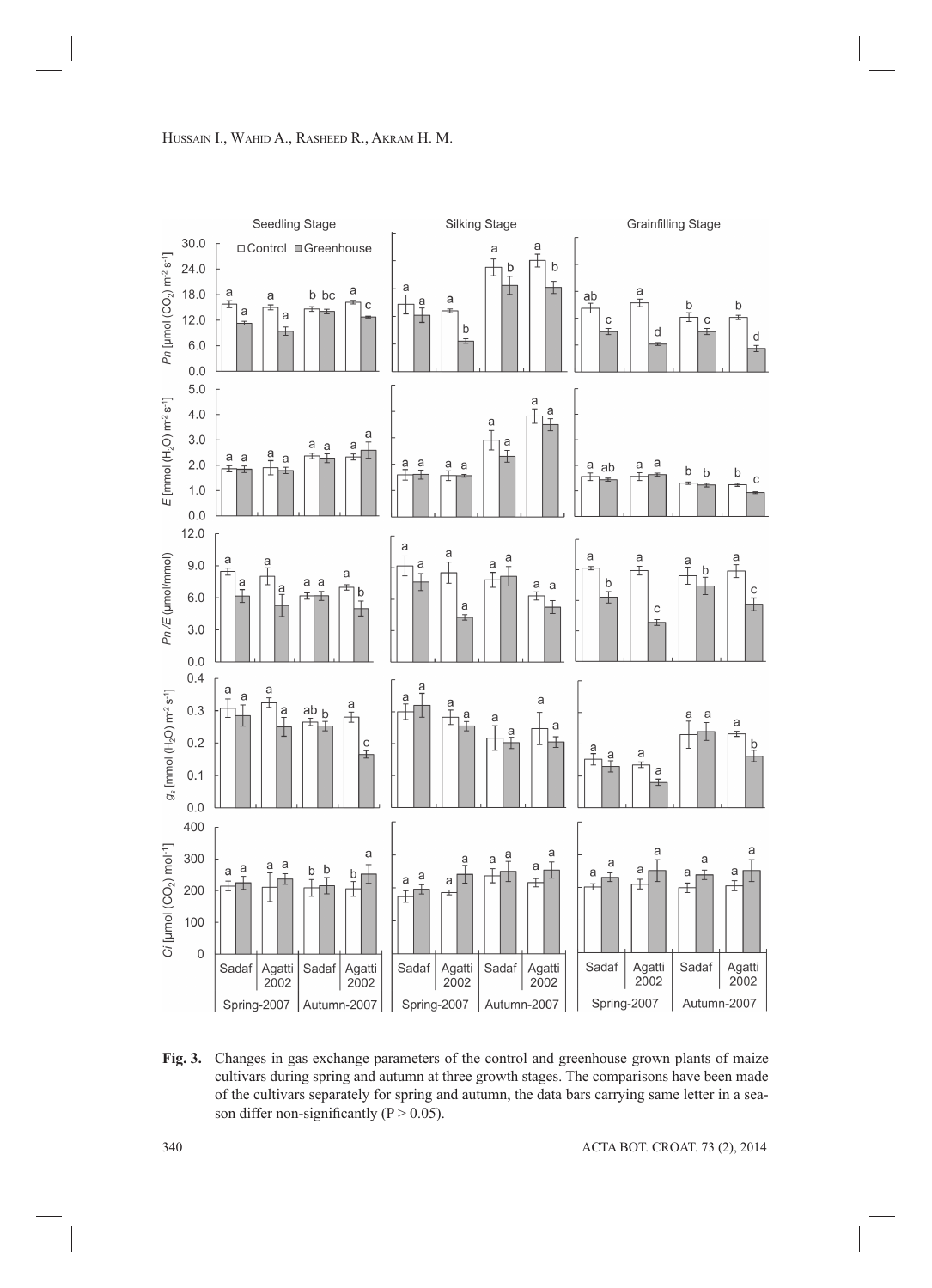cultivars was recorded, while in autumn, a greater reduction  $(\sim 20\%)$  was evident in cv. Sadaf and a lesser one  $(\sim 9\%)$  in cv. Agatti-2002 in GH conditions. At the grain filling stage E was the same as for silking stage in the spring for both cultivars and just slightly less than in the seedling stage. Only in autumn was E reduced  $(\sim 25\%)$  in cv. Agatti-2002 from the previously mentioned stages (Fig. 3).

In leaf water use efficiency, measured as  $P_{n}/E$ , a significant interaction of cultivars and GH conditions was evident during the autumn at seedling stage ( $P < 0.05$ ) and at silking (P  $< 0.01$ ) and grain filling (P $< 0.01$ ) stages during both seasons. A greater reduction at seedling (~34%) and silking stage (~50%) was recorded in  $P_{n}/E$  due to GH effect in cv. Agatti-2002 than in cv. Sadaf in the spring. However, in the autumn,  $P_{n}/E$  was not affected in cv. Sadaf, but markedly reduced at seedling  $(\sim 28\%)$  and silking  $(\sim 17\%)$  stage in cv. Agatti-2002. At grain filling stage, this reduction in  $P_{n}/E$  was recorded in both maize cultivars in both the seasons, being much greater  $(\sim 57\%)$  during spring and  $(\sim 43\%)$  in autumn in cv. Agatti-2002 under the GH effect (Fig. 3).

The interaction of cultivars and GH conditions for leaf stomatal conductance  $(g_s)$  was non-significant ( $P > 0.05$ ) for both seasons and all growth stages except during the autumn for seedlings and both seasons for the grain filling stage, which exhibited a significant ( $P < 0.05$ ) interaction of these factors. At the seedling stage  $g_s$  was reduced slightly (~7%) in cv. Sadaf and greatly (23%) in cv. Agatti-2002 during spring, while in autumn there was no great reduction in this attribute in cv. Sadaf although there was a marked reduction  $(41\%)$  in cv. Agatti-2002 in the GH. At the silking stage in the spring season, the g increased (7%) in cv. Sadaf but declined  $(\sim 10\%)$  in cv. Agatti-2002, while in the autumn season, both cultivars indicated declines in this attribute. At grain filling stage, GH conditions produced a little decline in the  $g_s$  of cv. Sadaf ( $\sim$ 14%) while cv. Agatti-2002 was more affected ( $\sim$ 41%) in the spring, while in autumn the  $g<sub>s</sub>$  was not affected in cv. Sadaf but markedly declined (30%) in cv. Agatti-2002 in the GH conditions (Fig. 3).

The interaction of cultivars and GH conditions for leaf substomatal  $CO<sub>2</sub>$  concentration  $(C<sub>i</sub>)$  was non-significant (P > 0.05) for both seasons and all growth stages except during the autumn at seedling stage, when a significant ( $P < 0.05$ ) interaction of these factors was observed. Leaf C<sub>i</sub> was increased in both cultivars at all growth stages due to GH effect but cv. Sadaf indicated a lower value of this parameter than cv. Agatti-2002. The  $C<sub>i</sub>$  increased greatly in cv. Agatti-2002 in autumn at seedling stage (23%), during the spring at silking stage  $(29%)$  and during the autumn at grain filling stage  $(23%)$ , while in cv. Sadaf it increased slightly at all these stages (Fig. 3).

#### **Discussion**

Significant interactions of the cultivars and treatments for different attributes appeared in one season and disappeared in another season at different phenological stages (Figs. 2 and 3; Tab. 1). This showed that the prevailing GH conditions produced a lot of changes in maize growth pattern as well as in the photosynthetic system, even though the effects were less in the heat tolerant (cv. Sadaf) than the sensitive cultivar (cv. Agatti-2002). In such conditions, plants undergo a depression in visual growth and development, but the extent of reduction depends greatly upon the type of stress, its severity and duration (AHMED et al. 2012, ARBONA et al. 2013, GALANI et al. 2013). Greater dry weight results from the extent of the available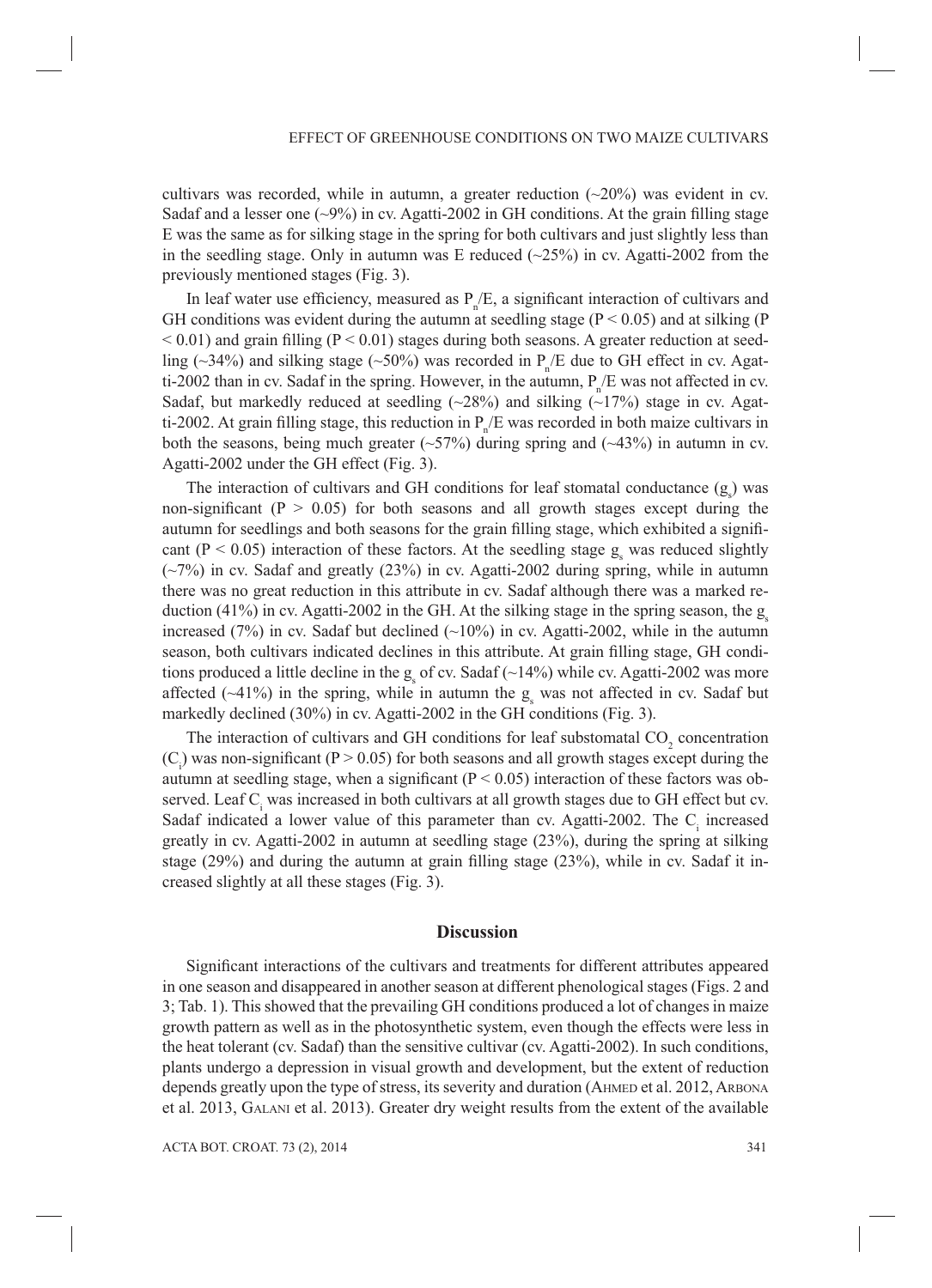photosynthetic area together with an enhanced capacity of leaves to photosynthesize (KARIM et al. 2000, HUVE et al. 2006, SUAREZ and MEDINA 2006).

The results of this experiment revealed that both of maize cultivars indicated quite a lot of changes in Chl-*a*, Chl-*b*, total Chls, Chl-*a/*Chl-*b* ratio and Car contents in both growing seasons and all growth stages (Fig. 2). Of two chlorophyll species, Chl-*b* was more damaged than Chl-*a* by prevailing GH high temperature condition (Fig. 2), leading to an overall loss of chlorophylls (Fig. 2), thereby causing more yellowing of leaves in cv. Agatti-2002 than in cv. Sadaf. These changes resulted in an increased Chl-*a/*Chl-*b* ratio (Fig. 2), which was slightly higher in spring at the seedling stage. It has been shown that high temperature enhances chlorophyllase activity, which degrades the chlorophylls and reduces their contents (TODOROV et al. 2003, WAHID et al. 2007). Of the two chlorophyll species, Chl-*b* is more prone to degradation by heat stress, especially during the spring when the temperature is sufficiently high and leaf nitrogen contents (not reported here) might have been reduced (MATILE and HÖRTENSTEINER 1999). From these changes in the chlorophyll concentrations, it can be deduced that the sensitivity of Chl-*b* to GH condition is mainly responsible for the yellowing of leaves, particularly in spring grown plant. From the prevailing temperature conditions in the canopy grown plants in spring compared to autumn, it can be seen that plants sown in spring months had to face more adverse temperatures at later growth stages (silking and grain filling), than the autumn grown plants, which do not experience such a high temperature and greater relative humidity during these growth stages (HUSSAIN et al. 2010). Thus, it can be inferred that GH conditions are more detrimental to the photosynthetic machinery of the spring sown plants in the warmer months.

Carotenoids have dual roles in plants. By acting as accessory light harvesting pigments, they harvest the light and funnel it onto the photosystem. The other important role of carotenoids remains the alleviation of oxidative damage to the biological membranes via the xanthophyll cycle (HAVAUX 1998). Environmental stress to the tolerant plants is reported to increase Car contents as compared to control counterparts, which suggests they have a role in the stress tolerance (WAHID 2007, ARBONA et al. 2013). In the present research, it was noted that tolerant maize (cv. Sadaf) in the GH conditions either showed increased, steady state or minimal decrease in Car contents during both the seasons as compared to sensitive maize (cv. Agatti-2002), which displayed decreased Car content in both the seasons. However, these decreases were more remarkable in the spring- than in the autumn-grown maize plants (Fig. 2). Thus, in concurrence with previous reports (WAHID et al. 2007), these data substantiated a crucial and profound role of carotenoids in the relatively adverse condition like GH, where increased temperature and changes in GH are the main determinants of growth.

Plant productivity is assessed on the basis of efficiency of a plant to fix  $\mathrm{CO}_2$  and production of photo assimilates by the leaves (source tissue) for export to various sinks for utilization and storage (RAJCAN and TOLLENAAR 1999, LUO et al. 2011). Maize, like a number of other crop plants, also shows great changes in  $CO_2$  fixation under suboptimal growth conditions (TOLLENAAR 1989, SINSAWAT et al. 2004). In this study, the leaf gas exchange data revealed that the growing season and GH conditions had a great influence on these attributes of both the cultivars. Leaf  $P_n$ , E and  $g_s$  were little affected at seedling, reduced more at silking and reduced the most at grain filling stage under GH conditions, while Agatti-2002 showed greater sensitivity to GH conditions during all the stages (Fig. 3). The  $P_{n}/E$  increased more in spring-grown maize than in autumn-grown maize (Fig. 3), whilst Ci indicated a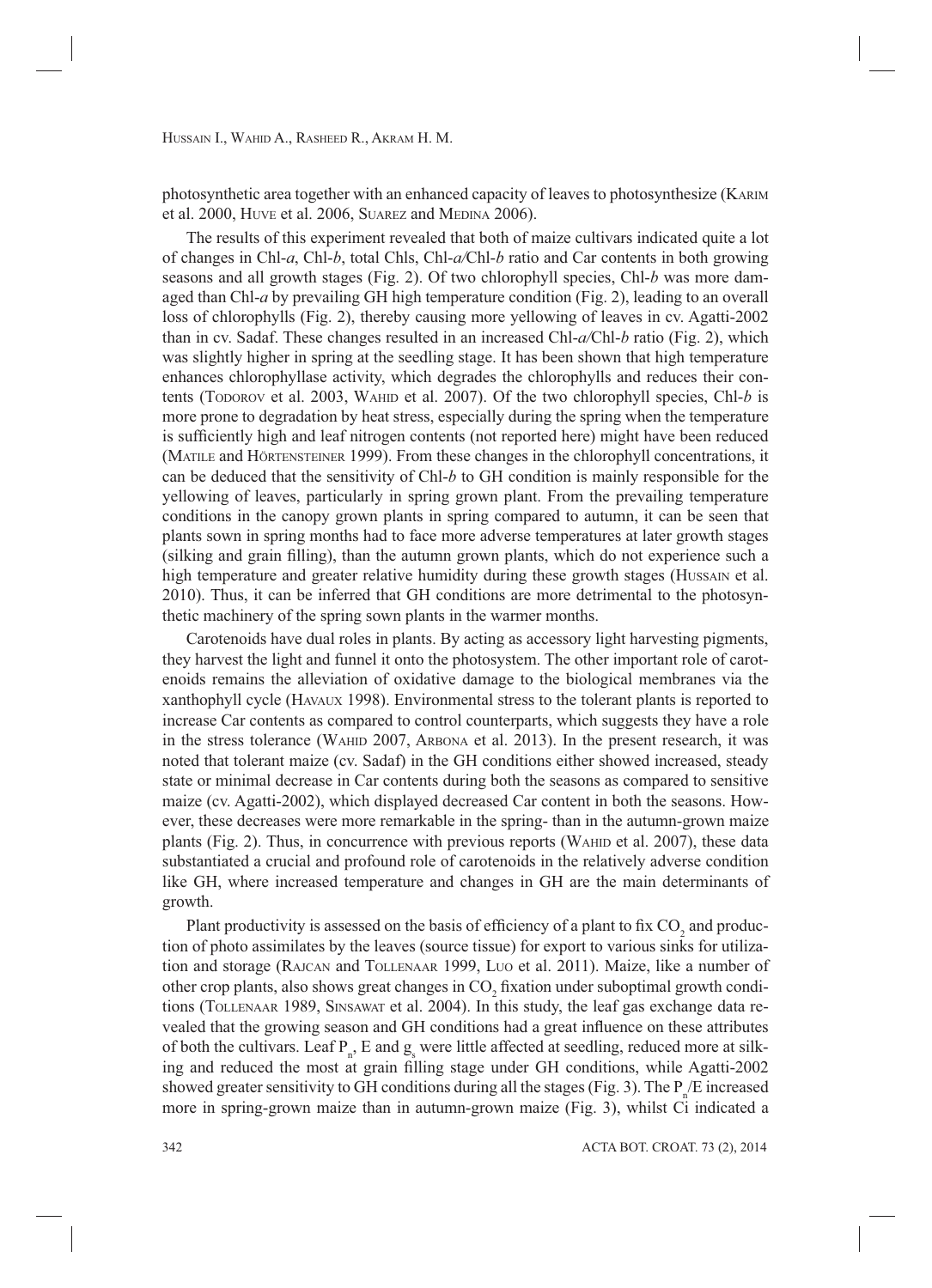greater decrease in spring than in autumn (Fig. 3). The data suggested that such declines in  $\rm CO_{2}$  fixation by the sensitive maize was mainly due to reduced  $g_s$  and reduced activity of Rubisco in absorbing  $CO_2$  and reduction of assimilate production via the Calvin cycle in the mesophyll cells (DOUTHE et al. 2011).

As mentioned above, both photosynthetic pigments and gas exchange parameters are the fundamental processes involved in dry matter yield. Therefore, optimal operation of reactions in both these processes is important. Studies highlighting the proportionate changes in these processes are scanty. In the present study, we noted that the pattern of changes in Chl*b* was similar to the patterns of  $g_s$  and  $C_i$ , which indicated that prevailing seasonal conditions were equally deterrent to all these attributes. Despite the fact that the photosynthetic pigment and gas exchange parameters are entirely different in nature and composition, these results show that parallel changes in both are important determinants of maize growth.

In conclusion, changes in the canopy temperature and relative humidity due to GH conditions were responsible for alteration in plant dry masses and photosynthetic attributes in maize, across spring and autumn season, although the latter was less adverse. The results have great implications in the production of such crop cultivars, which may be well adapted to upcoming changes due to GH effect.

# **Acknowledgement**

This work was funded by Higher Education Commission (HEC), Islamabad, Pakistan by a studentship awarded to Iqbal Hussain (IH), PIN No. 042-160111-LS2-178. The work reported here is a part of the PhD. dissertation of IH.

## **References**

- AHMED, A., HASSAN, F., ASLAM, M., ASLAM, M. A., 2012: Physiological attributes based resilience of wheat to climate change. International Journal of Agriculture and Biology 14, 407–412.
- ARBONA, V., MANZI, M., DE OLLAS, C., GÓMEZ-CADENAS, A., 2013: Metabolomics as a tool to investigate abiotic stress tolerance in plants. International Journal of Molecular Science 14, 4885–4911.
- BLUM, A., 1988. Plant breeding for stress environments*.* CRC Press, Boca Raton, Florida.
- CRAFTS-BRANDNER, S. J., SALVUCCI, M. E., 2002: Sensitivity to photosynthesis in the C4 plant, maize to heat stress. Plant Cell 12, 54–68.
- DAVIES, B. H., 1976: Carotenoids. In: GOODWIN, T. W. (ed.), Chemistry and biochemistry of plant pigments, 138–165. Academic Press, London, NewYork, San Francisco.
- DOUTHE, C., DREYER, E., EPRON, D., WARREN, C. R., 2011: Mesophyll conductance to  $\text{CO}_2$ , assessed from online TDL-AS records of  ${}^{13}CO_2$  discrimination, displays small but significant short-term responses to  $CO_2$  and irradiance in *Eucalyptus* seedlings. Journal of Experimental Botany 62, 5335–5346.
- DU, G. D., LU, D. G., ZHAO, L., WANG, S. S., CAI, Q., 2011: Effects of high temperature on leaf photosynthetic characteristics and photosystem II photochemical activity of kernelused apricot. Journal of Applied Ecology 22, 701–706.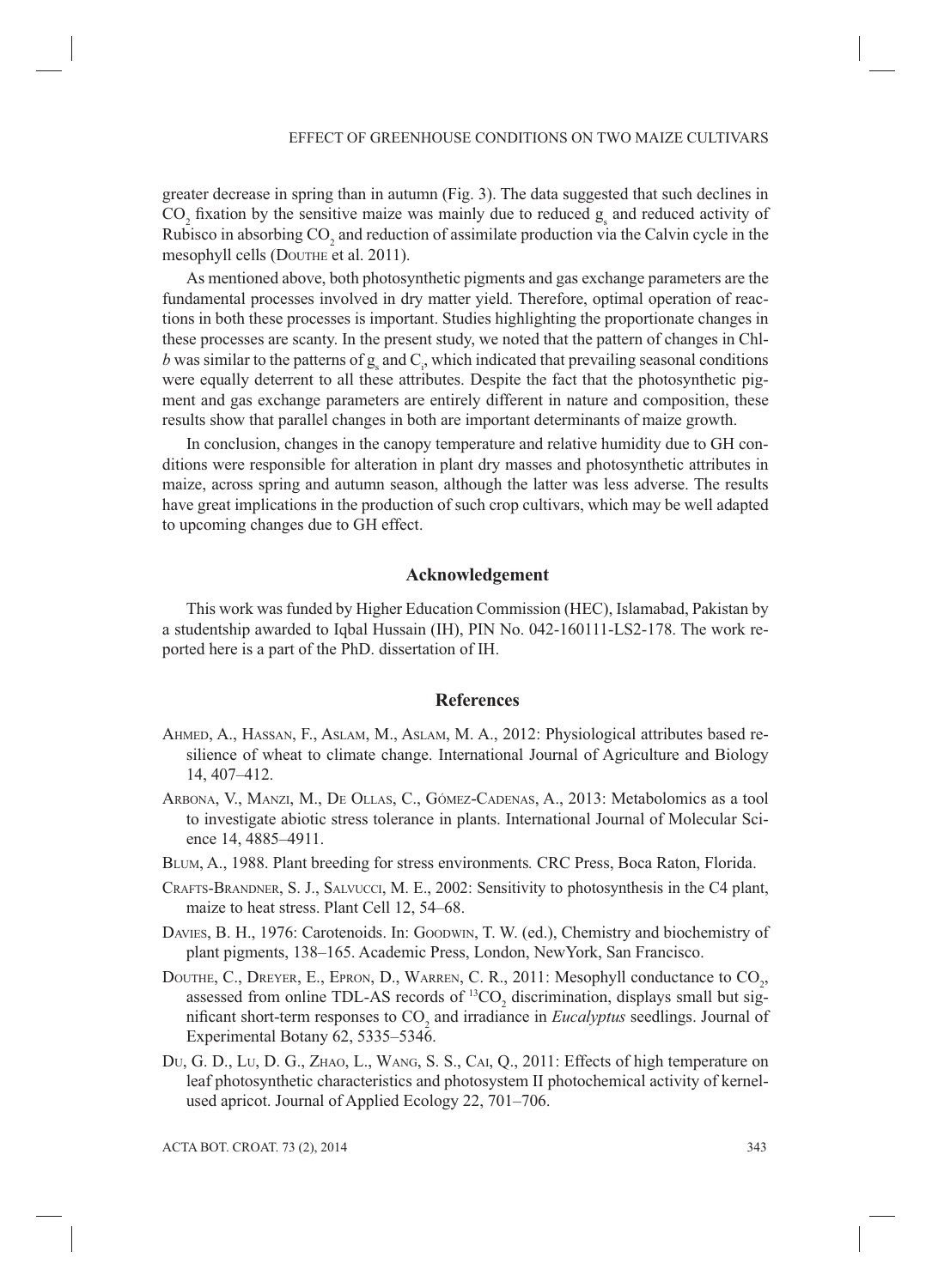- GALANI, S., WAHID, A., ARSHAD, M., 2013: Tissue-specific expression and functional role of dehydrins in heat tolerance of sugar cane (*Saccharum officinarum*). Protoplasma 250, 577–583.
- GHANNOUM, O., VON CAEMMERER, O., ZISKA, L. H., CONROY, J. P., 2000: The growth response of C4 plants to rising atmospheric  $\mathrm{CO}_2$  partial pressure: a reassessment. Plant Cell Environment 23, 931–942.
- HAVAUX, M., 1998: Carotenoids as membrane stabilizers in chloroplasts. Trends in Plant Science 3, 147–151.
- HOAGLAND, D. R., ARNON, D. R., 1950: The water culture method for growing plants without soil. Circ. 347, Univ. California, College of Agriculture, Berkeley, USA.
- HUSSAIN, I., WAHID, A., ASHRAF, M., BASRA, S.M.A., 2010: Changes in growth and yield of maize grown in the glasshouse. International Journal of Agriculture and Biology 12,  $9 - 12.$
- HUVE, K., BICHELE, I., TOBIAS, M., NIINEMETS, U., 2006: Heat sensitivity of photosynthetic electron transport varies during the day due to changes in sugars and osmotic potential. Plant Cell Environment 29, 1365–3040.
- KARIM, M. A., FRACHEBOUD, Y., STAMP, P., 1999: Photosynthetic activity of developing leaves maize (*Zea mays* L.) is less affected by heat stress than that of developed leaves. Physiologia Plantarum 105, 685–693.
- KARIM, M. A., FRACHEBOUD, Y., STAMP, P., 2000: Effect of high temperature on seedling growth and photosynthesis of tropical maize genotypes. Journal of Agronomy and Crop Sciences 184, 217–223.
- KIM, S-H., DENNIS, C. G., RICHARD, C. S., JEFFREY, T. B., DENNIS, T. T., VANGIMALLA, R. R., 2007: Temperature dependence of growth, development and photosynthesis in maize under elevated  $CO_2$ . Environmental and Experimental Botany 61, 224–236.
- LUO, H-B., MA, L., XI, H-F., DUAN, W., LI, S-H., LOESCHER,W., WANG, J-F., WANG, LI-J., 2011: Photosynthetic responses to heat treatments at different temperatures and following recovery in grapevine (*Vitis amurensis* L.) leaves. PLoS ONE 6, e23033.
- MAHMOOD, S., WAHID, A., RASHEED, R., HUSSAIN, I., BASRA, S.M.A., 2012: Possible antioxidative role of endogenous vitamins biosynthesis in heat stressed maize (*Zea mays*). International Journal of Agriculture and Biology 14, 705–712.
- MATILE, P., HÖRTENSTEINER, S., 1999: Chlorophyll degradation. Annual Review of Plant Physiology and Plant Molecular Biology 50, 67–95.
- MORALES, D., RODRIGUES, P., BELLAMICO, J., NICHOTES, E., TORRECILLAS, A., SANCHEZ-BLANCO, M. J., 2003: High temperature preconditioning and thermal shock imposition affect water relations, gas exchanges and root hydraulic conductivity in tomato. Biologia Plantarum 47, 203–208.
- RAJCAN, I., TOLLENAAR, M., 1999: Source: sink ratio and leaf senescence in maize: II. Nitrogen metabolism during grain filling. Field Crops Research 60, 255–265.
- SALVUCCI, M. E., CRAFTS-BRANDNER, S. J., 2004: Inhibition of photosynthesis by heat stress: the activation state of Rubisco as a limiting factor in photosynthesis. Physiologia Plantarum 120, 179–186.